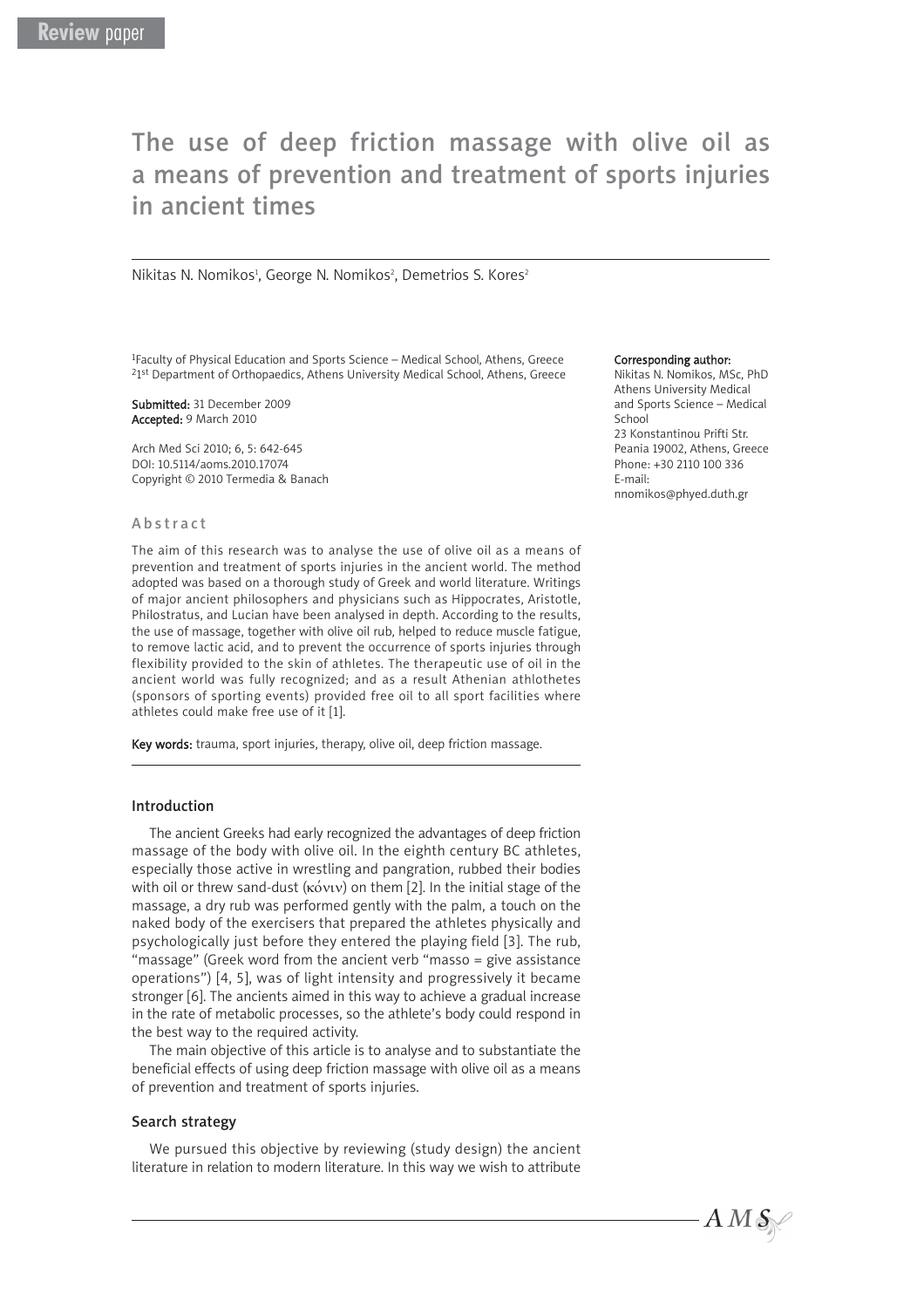to this study a beneficial role and usage, so that the modern community can adopt its use as the ancients did. For this purpose we visited the National Library of Greece, the Gennadius Library / The Library of the American School of Classical Studies at Athens, the Library of the University of Athens / Medical School and other institutions. The search strategy we followed was an extensive review of the Greek and world literature. Writings of significant physicians such as Hippocrates and Galen were analysed.

# Obtained results

The whole process was performed in a specific part within sports institutions (Palaestra and Gymnasium), called *aleiptirion* [7]. According to Aristophanes, the massage was performed by the umbilicus [8]. An individual with special knowledge on human anatomy carried out the process of massage with oils. He was called the *aleiptes* [9], the *paidotrivis*, or the "trainer" or other co-athlete [3]. The actions of the rub were mostly mild and gentle in such a manner as to avoid sudden movements that might cause injury to the soft tissue (muscle) of the trainee [10]. A knowledge of the human anatomy was significant for beneficial and not harmful massage. Not everyone could do massage. As a prerequisite knowledge of the human body and its mechanisms was necessary at a theoretical and practical level, so that *aleiptes* could not only promote the mental health of the person who accepted his services, but also be able to actively assist in the treatment of any injuries [11]. Characteristic of the therapeutic usefulness of the rub with olive oil is the reference in Patrologia Minge of how the *aleiptes* could reset the bone to articulate "the dislocated limb through the art of massage and settle it back into place" [12].

Rubbing with oil was considered so important in the ancient world that Philostratus in his book "Gymnastics-Epistolai" considered it necessary to provide instructions on how to conduct effective rubbing with olive oil [13]. In particular, the great writer of antiquity says: "The trainer should apply rubbings for the athletes of light and heavy events, with a moderate amount of oil, especially the lower parts, and wipe them well" [13]. The same author, in his effort to stress the positive effects of rubbing the body with oil, states: "they rubbed themselves with the oil of the wild olive. This style of living made them free from sickness and they kept their youth a long time. Some of them competed in eight Olympic Games, some others in nine; they were also excellent soldiers." [14]. Moreover, Philostratus believed that exercise combined with proper nutrition and rubbing acted positively even in the prevention of diseases [15].

Furthermore, Hippocrates, the father of medicine, in his work "About Diet" refers to differences between exercises in oil and those in dust: "LXV. Exercises in dust differ from those in oil, in that dust is cold and oil is warm. In winter oil promotes more growth, because it prevents the cold from being carried from the body. In summer, oil, producing excess of heat, melts the flesh, when the latter is heated by the season, by the oil and by the exercise. In summer exercise in dust promotes growth more, for by cooling the body it prevents its being heated to excess. But in winter dust is chilling, or even freezing. To remain in the dust after exercise in summer benefits by its cooling properties, if it be for a short time; if it be for long, it dries the body to excess and renders it hard as wood. Rubbing with oil and water softens the body, and prevents it becoming over-heated" [16].

According to these reports, the reasons that the athletes rubbed their bodies with oil varied and this constitutes a subject of analysis for various interpretations/theories. Some authors believe that rubbing with oil helped to raise the temperature of the body (warm it up) and further lead to flexibility (limberness) of the muscles before exercise. Some others think that the oil protected the body from the sun and other elements of nature [17]; it is theorized that oil had heat-insulating characteristics. According to another theory the oil produced a glistening body which was aesthetically pleasing and desirable, or that the coating of oil prevented the loss of body fluids during exercise (protection from dehydration) [17]. Pliny believed that oil protected the body against the cold [17]. Massage with oil was so important that the nomenclature of two sport professions, *paidotrivis* (boy rubber) and *aleiptes* (oiler), came from it [18]. For wrestlers and pankratiasts the olive oil had the added function of reducing skin abrasion and hindering dirt from becoming packed into the pores of athletes' skin [18].

Ailianos claimed that rubbing with oil was first discovered by the Athenians: "και τον 'αγωνα δια των σωµατων ηλειψαντο" [19]. The person (*aleiptes*) who was charged with the performance of the necessary manoeuvres of oil massage had to be aware of the strength and age of the trainee [20, 21]. The implementation of deep friction massage with oil was important not merely for warming up, but also to achieve the desired performance. After the end of the sporting event the athlete scraped his body with a strigil (*stlengis*), a curved tool. The strigils removed from the body surface area not merely the products of the metabolic processes (sweat), but also the combination of oil, sweat and dust. This mixture was called *gloios* and it was collected in vases and sold for its presumed medical value [17]. In addition athletes also used a sponge in order to wash themselves down after the scraping was completed.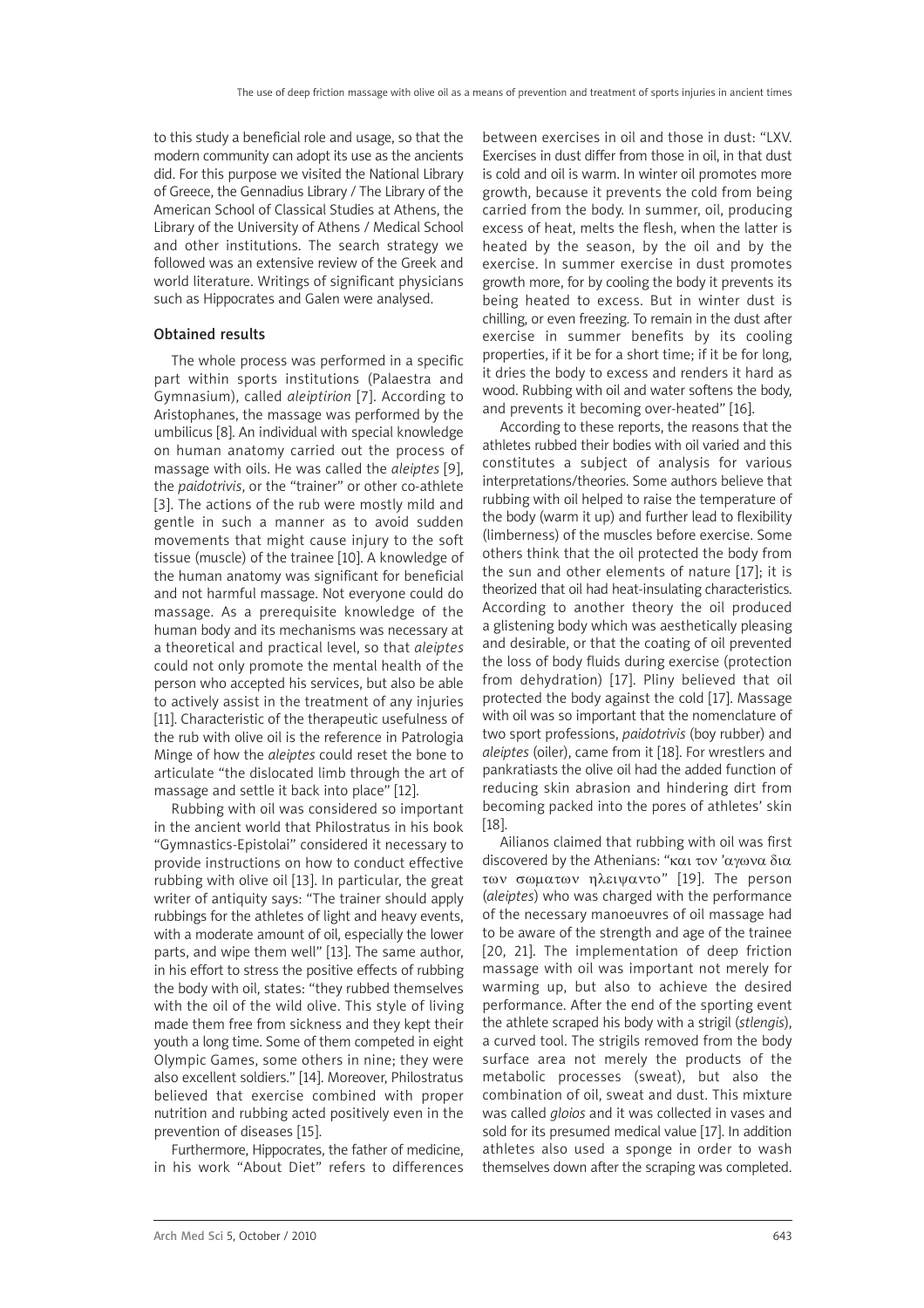When the procedure of scraping ended, *aleiptes* of palaestra applied to athletes a massage in order to appease the fatigued body [3, 22]. According to Lucian the olive oil had positive effects on athletes' bodies: "Then we rub their bodies with olive oil and work it in so that they will have better tone." [23].

Furthermore, according to Hippocrates the postexercise massage helped to alleviate muscle pain [6]. From the above reference, it can be theorised that Hippocrates and his contemporaries were aware of the analgesic properties of deep friction. The correctness of this theory is verified by modern research findings according to which massage increases local blood flow, relaxes muscles and further mobilizes and breaks down the scar tissue [24]. In particular, the local friction succeeds in increasing the local temperature and contributes to better blood flow, due to induced vasodilation and increased permeability of blood vessels.

However, in ancient Greece deep friction massage (DFM) in conjunction with olive oil was used not only for therapeutic purposes, since oil, apart from treatment and analgesic properties, had another use, as a preventive measure for averting sports injuries. Oil not only allowed freedom of movement, but also helped to prevent injuries. The skin and thus the body by the friction with oil becomes flexible. The oil causes the forces to be less intense and longer compared to non-oiled skin. The oil greatly facilitated the escape of an athlete from painful and injury-prone holds, such as trapping the neck (*trachilismos*). Especially in wrestling an oiled body offered the opportunity for the athlete to avoid dangerous holds applied by an opponent, such as entrapment of the waist (µεσοϕερδην) or throat (τραχηλιζειν), because the body was slippery and thus the implementation of the holds was difficult [25]. The applied oil, through increased slipperiness, helped the body to reduce the intensity and duration of hazardous holds. In combination with the increased capacity of the skin (through flexibility) to receive larger forces, the oil makes the generation of sports injuries more difficult.

Apart from the aforementioned use, oil was likely to have additional benefits in terms of prevention. In particular, the oil when it was rubbed on the body did not allow or prevented the full exposure of the body to the negative effects of solar ultraviolet radiation. However, this has not yet been established scientifically (the protection offered by olive oil from the sun) and the confirmation may be an area for new research efforts and applications in modern public health.

## Discussion

Oil and its beneficial effects were well known to the ancient world. The Greeks through the use of

olive oil succeed in increasing skin elasticity and blood supply to the underlying muscle. Also postexercise massage combined with the oil rub resulted in faster recovery of the athlete, as the blood flow increased and the product of metabolic processes (lactic acid) was removed rapidly from the extended blood vessels. Furthermore, the oil rub gave flexibility and lubricity to the body of athletes. This resulted in its use being adopted not only as a means of treatment, but also for the prevention of sports injuries.

Post-exercise deep friction massage combined with the application of oil was beneficial in reducing muscle fatigue. In particular, the friction increased the blood flow of the underlying tissue (at the local level) and helped to achieve faster removal of lactic acid from the tissues of the fatigued neuromuscular system of the athlete. In this way ancient Greeks achieved better recovery of the acid-base balance of the body and further restored the pH of the arterial blood to normal levels (pH 7.35-7.45). The ancients knew through visual observation the beneficial results of using oil as a means of reducing muscle fatigue and faster recovery of the athletes.

The beneficial properties of deep friction massage (DFM) have been confirmed by recent studies. According to a synchronous study, massage has both reflective and mechanical action [26]. It contributes to effective reduction of increased muscle tone and further increases venous return [26]. In addition it reduces levels of creatine kinase and the number of circulating neutrophils, and delays the onset of muscle pain after eccentric exercise, through disruption of the inflammatory response [24].

Steward *et al*. state that DFM has a therapeutic modality for tendinitis, muscle strains, ligamentous sprains, and capsulitis of the trapezio-firstmetacarpal joint [27]. Depending on the stage and site of the lesion, treatment sessions may be as brief as 5 min or as long as 20 min. Many therapists find DFM to be very effective but they state that treatment is too fatiguing to administer [27]. Brosseau *et al*. state that deep transverse friction massage (DTFM) is one of several physiotherapy interventions suggested for the management of tendinitis pain [28]. Mayer *et al*. reported that pain (in 31 male runners with unilateral, untreated Achilles tendinopathy, who completed 4 weeks of either physiotherapy, 10 treatments: deep friction, pulsed ultrasound, ice, sensory motor training) was reduced to < 50% of the baseline [29]. According to Boisaubert *et al*., for the long term, physiotherapy (pulsed ultrasound, deep friction massage and exercise programme) is the best option that could be applied [30].

Patricia Benjamin supports Marys McMillan's thesis that the use of cod liver oil or olive oil is